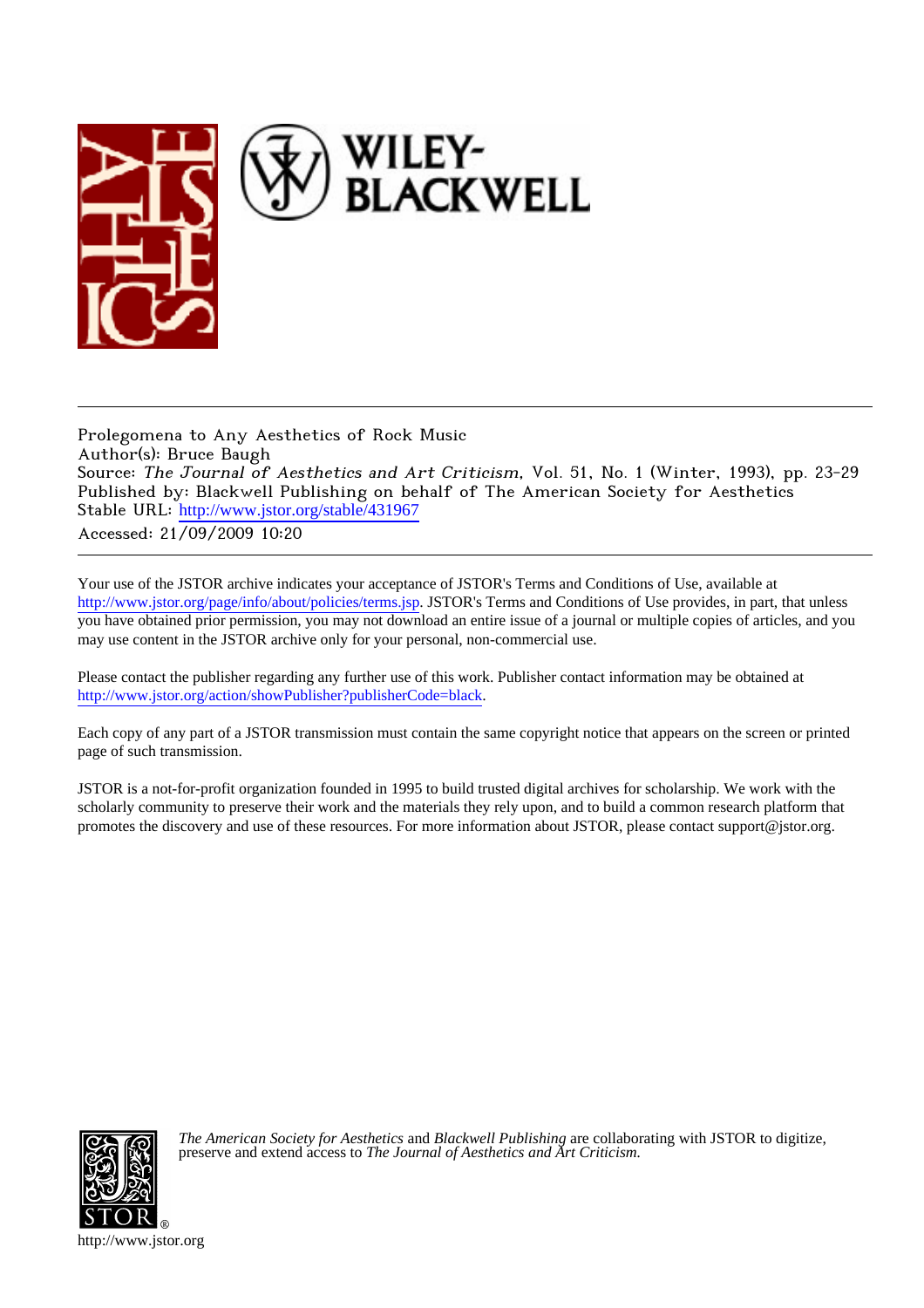## **Prolegomena to Any Aesthetics of Rock Music**

**Can there be an aesthetics of rock music? My question is not: Can traditional ways of interpreting and evaluating music be applied to rock music, for clearly they can, with very mixed results. My question is rather: Does rock music have standards of its own, which uniquely apply to it, or that apply to it in an especially appropriate way? My hunch is that rock music has such standards, that they are implicitly observed by knowledgeable performers and listeners, and that these standards reflect the distinctiveness of rock as a musical genre. Rock music involves a set of practices and a history quite different from those of the European concert hall tradition upon which traditional musical aesthetics have been based. That being so, any attempt to evaluate or understand rock music using traditional aesthetics of music is bound to result in a misunderstanding. It is not that rock music is more modern, since there are many modernist composers in the European tradition, their modernity being precisely a function of their relation to that tradition, which they aim to radicalize and subvert.' The difference between rock and "serious" music is that rock belongs to a different tradition, with different concerns and aims. In this paper, I will try to get at the nature of those differences, and in so doing, if only in a negative way, the route that an aesthetics of rock music might take. I will initially make the contrast between rock and European concert music as strong and sharp as possible, which will lead to some one-sided and simplistic distinctions between the two genres. Nevertheless, even when the distinctions are properly qualified and nuanced, I think the difference remains real and substantial.** 

**If I were to indicate this difference in a preliminary way, I would say that traditional musical aesthetics is concerned with form and com-**

**position, whereas rock is concerned with the matter of music. Even this way of putting things is misleading, since the form/matter distinction is itself part of traditional aesthetics. But leaving aside the inappropriateness of the term, by "matter" I mean the way music feels to the listener, or the way that it affects the listener's body.** 

**One important material aspect of rock music is the way an individual tone sounds when played or sung in a certain way. Making a tone sound a certain way is a large part of the art of rock music performance, something rock inherits from the performance-oriented traditions from which it springs, particularly the blues. This is obvious in the case of the voice, which is why in rock, as in blues and most jazz, it is the singer and not the song which is important. But it also true in the case of the electric guitar, an instrument which takes on the expressive function of the voice in much of rock music. The emphasis on the very sound of a musical note as a vehicle of musical expression was summed up in guitarist Eric Clapton's statement that his ideal is to play a single note with such feeling and intensity that it would cause listeners to weep (and not, cynics please note, because the music is painfully loud, but because it is painfully beautiful.)** 

**The materiality of tone, or more accurately, of the performance of tones, is only one important material element of rock music. Two others are loudness and rhythm. Both of these are also more properly felt by the body than judged by the mind, at least as far as rock music is concerned, and the proper use of both is crucial to the success of a rock music performance, a success which is judged by the feelings the music produces in the listener's body. The fact that rock music aims at arousing and expressing feeling has often been held against it, as if arousing**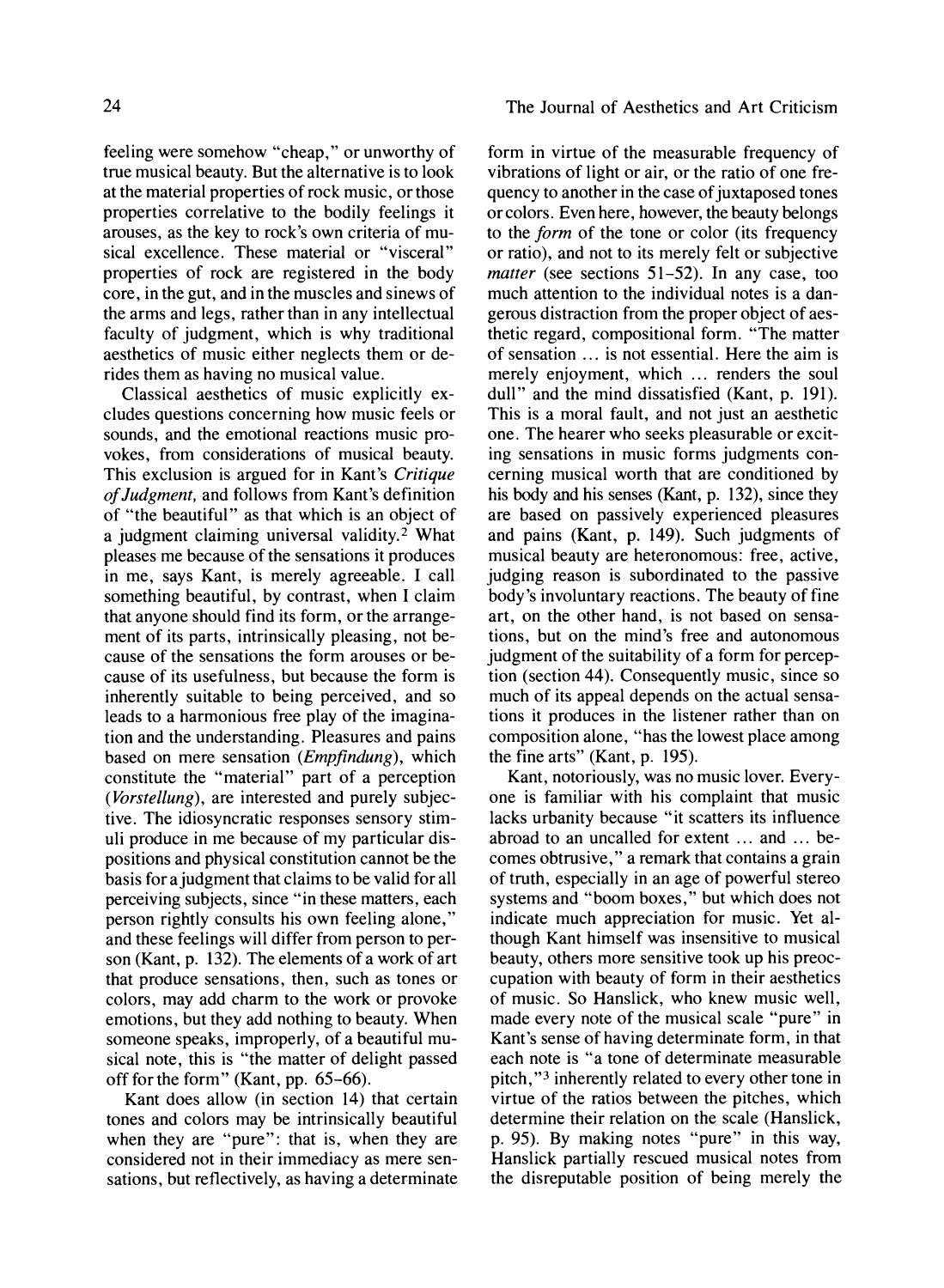**feeling were somehow "cheap," or unworthy of true musical beauty. But the alternative is to look at the material properties of rock music, or those properties correlative to the bodily feelings it arouses, as the key to rock's own criteria of musical excellence. These material or "visceral" properties of rock are registered in the body core, in the gut, and in the muscles and sinews of the arms and legs, rather than in any intellectual faculty of judgment, which is why traditional aesthetics of music either neglects them or derides them as having no musical value.** 

**Classical aesthetics of music explicitly excludes questions concerning how music feels or sounds, and the emotional reactions music provokes, from considerations of musical beauty. This exclusion is argued for in Kant's Critique of Judgment, and follows from Kant's definition of "the beautiful" as that which is an object of a judgment claiming universal validity.2 What pleases me because of the sensations it produces in me, says Kant, is merely agreeable. I call something beautiful, by contrast, when I claim that anyone should find its form, or the arrangement of its parts, intrinsically pleasing, not because of the sensations the form arouses or because of its usefulness, but because the form is inherently suitable to being perceived, and so leads to a harmonious free play of the imagination and the understanding. Pleasures and pains based on mere sensation (Empfindung), which constitute the "material" part of a perception (Vorstellung), are interested and purely subjective. The idiosyncratic responses sensory stimuli produce in me because of my particular dispositions and physical constitution cannot be the basis for a judgment that claims to be valid for all perceiving subjects, since "in these matters, each person rightly consults his own feeling alone," and these feelings will differ from person to person (Kant, p. 132). The elements of a work of art that produce sensations, then, such as tones or colors, may add charm to the work or provoke emotions, but they add nothing to beauty. When someone speaks, improperly, of a beautiful musical note, this is "the matter of delight passed off for the form" (Kant, pp. 65-66).** 

**Kant does allow (in section 14) that certain tones and colors may be intrinsically beautiful when they are "pure": that is, when they are considered not in their immediacy as mere sensations, but reflectively, as having a determinate** 

**form in virtue of the measurable frequency of vibrations of light or air, or the ratio of one frequency to another in the case of juxtaposed tones or colors. Even here, however, the beauty belongs to the form of the tone or color (its frequency or ratio), and not to its merely felt or subjective matter (see sections 51-52). In any case, too much attention to the individual notes is a dangerous distraction from the proper object of aesthetic regard, compositional form. "The matter of sensation ... is not essential. Here the aim is merely enjoyment, which ... renders the soul dull" and the mind dissatisfied (Kant, p. 191). This is a moral fault, and not just an aesthetic one. The hearer who seeks pleasurable or exciting sensations in music forms judgments concerning musical worth that are conditioned by his body and his senses (Kant, p. 132), since they are based on passively experienced pleasures and pains (Kant, p. 149). Such judgments of musical beauty are heteronomous: free, active, judging reason is subordinated to the passive body's involuntary reactions. The beauty of fine art, on the other hand, is not based on sensations, but on the mind's free and autonomous judgment of the suitability of a form for perception (section 44). Consequently music, since so much of its appeal depends on the actual sensations it produces in the listener rather than on composition alone, "has the lowest place among the fine arts" (Kant, p. 195).** 

**Kant, notoriously, was no music lover. Everyone is familiar with his complaint that music lacks urbanity because "it scatters its influence abroad to an uncalled for extent ... and ... becomes obtrusive," a remark that contains a grain of truth, especially in an age of powerful stereo systems and "boom boxes," but which does not indicate much appreciation for music. Yet although Kant himself was insensitive to musical beauty, others more sensitive took up his preoccupation with beauty of form in their aesthetics of music. So Hanslick, who knew music well, made every note of the musical scale "pure"' in Kant's sense of having determinate form, in that each note is "a tone of determinate measurable pitch,"3 inherently related to every other tone in virtue of the ratios between the pitches, which determine their relation on the scale (Hanslick, p. 95). By making notes "pure" in this way, Hanslick partially rescued musical notes from the disreputable position of being merely the**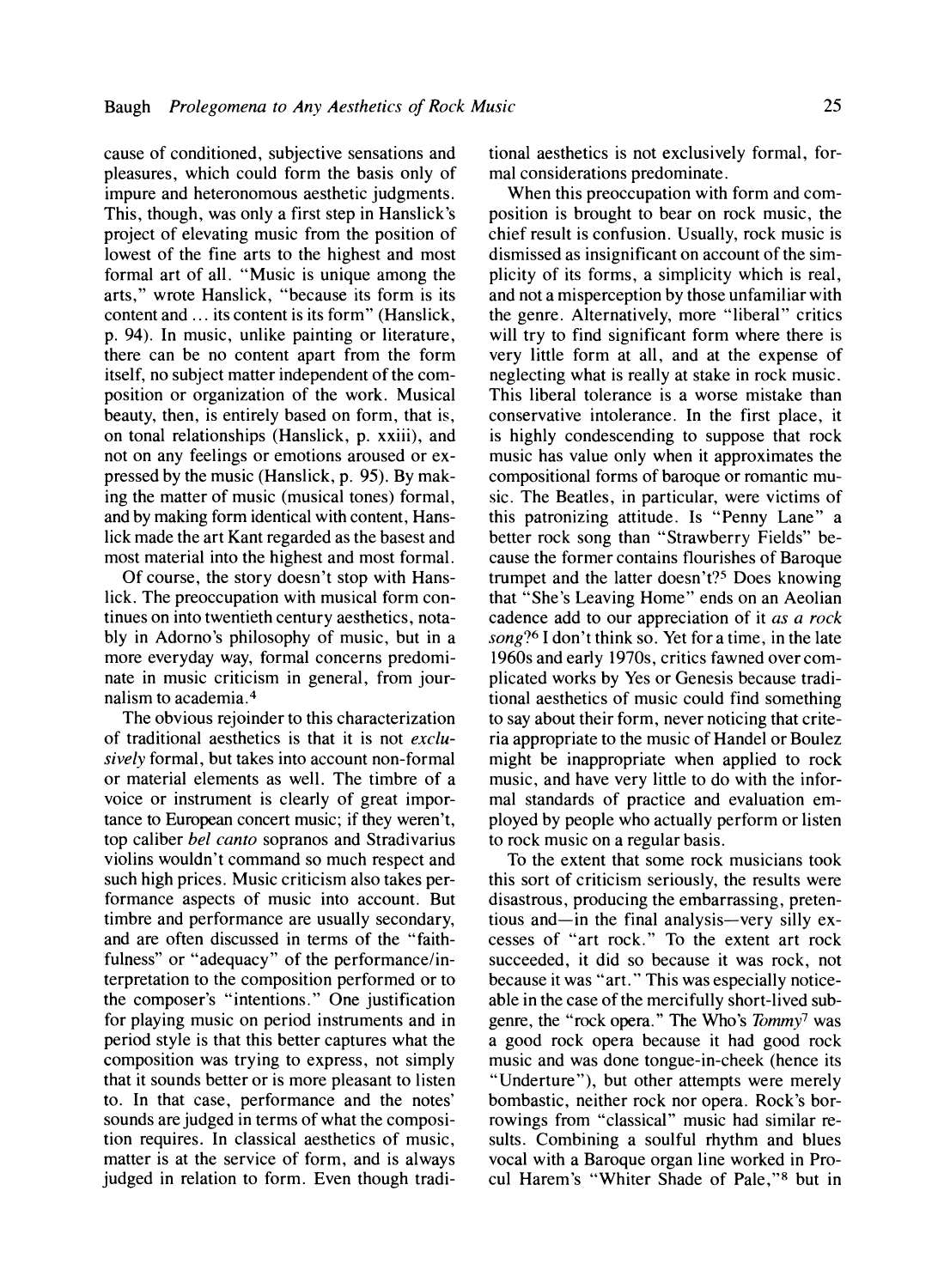**cause of conditioned, subjective sensations and pleasures, which could form the basis only of impure and heteronomous aesthetic judgments. This, though, was only a first step in Hanslick's project of elevating music from the position of lowest of the fine arts to the highest and most formal art of all. "Music is unique among the arts," wrote Hanslick, "because its form is its content and ... its content is its form" (Hanslick, p. 94). In music, unlike painting or literature, there can be no content apart from the form itself, no subject matter independent of the composition or organization of the work. Musical beauty, then, is entirely based on form, that is, on tonal relationships (Hanslick, p. xxiii), and not on any feelings or emotions aroused or expressed by the music (Hanslick, p. 95). By making the matter of music (musical tones) formal, and by making form identical with content, Hanslick made the art Kant regarded as the basest and most material into the highest and most formal.** 

**Of course, the story doesn't stop with Hanslick. The preoccupation with musical form continues on into twentieth century aesthetics, notably in Adorno's philosophy of music, but in a more everyday way, formal concerns predominate in music criticism in general, from journalism to academia.4** 

**The obvious rejoinder to this characterization of traditional aesthetics is that it is not exclusively formal, but takes into account non-formal or material elements as well. The timbre of a voice or instrument is clearly of great importance to European concert music; if they weren't, top caliber bel canto sopranos and Stradivarius violins wouldn't command so much respect and such high prices. Music criticism also takes performance aspects of music into account. But timbre and performance are usually secondary, and are often discussed in terms of the "faithfulness" or "adequacy" of the performance/interpretation to the composition performed or to the composer's "intentions." One justification for playing music on period instruments and in period style is that this better captures what the composition was trying to express, not simply that it sounds better or is more pleasant to listen to. In that case, performance and the notes' sounds are judged in terms of what the composition requires. In classical aesthetics of music, matter is at the service of form, and is always judged in relation to form. Even though tradi-** **tional aesthetics is not exclusively formal, formal considerations predominate.** 

**When this preoccupation with form and composition is brought to bear on rock music, the chief result is confusion. Usually, rock music is dismissed as insignificant on account of the simplicity of its forms, a simplicity which is real, and not a misperception by those unfamiliar with the genre. Alternatively, more "liberal" critics will try to find significant form where there is very little form at all, and at the expense of neglecting what is really at stake in rock music. This liberal tolerance is a worse mistake than conservative intolerance. In the first place, it is highly condescending to suppose that rock music has value only when it approximates the compositional forms of baroque or romantic music. The Beatles, in particular, were victims of this patronizing attitude. Is "Penny Lane" a better rock song than "Strawberry Fields" because the former contains flourishes of Baroque trumpet and the latter doesn't?5 Does knowing that "She's Leaving Home" ends on an Aeolian cadence add to our appreciation of it as a rock song?6 I don't think so. Yet for a time, in the late 1960s and early 1970s, critics fawned over complicated works by Yes or Genesis because traditional aesthetics of music could find something to say about their form, never noticing that criteria appropriate to the music of Handel or Boulez might be inappropriate when applied to rock music, and have very little to do with the informal standards of practice and evaluation employed by people who actually perform or listen to rock music on a regular basis.** 

**To the extent that some rock musicians took this sort of criticism seriously, the results were disastrous, producing the embarrassing, preten**tious and—in the final analysis—very silly ex**cesses of "art rock." To the extent art rock succeeded, it did so because it was rock, not because it was "art." This was especially noticeable in the case of the mercifully short-lived subgenre, the "rock opera." The Who's Tommy7 was a good rock opera because it had good rock music and was done tongue-in-cheek (hence its "Underture"), but other attempts were merely bombastic, neither rock nor opera. Rock's borrowings from "classical" music had similar results. Combining a soulful rhythm and blues vocal with a Baroque organ line worked in Procul Harem's "Whiter Shade of Pale,"8 but in**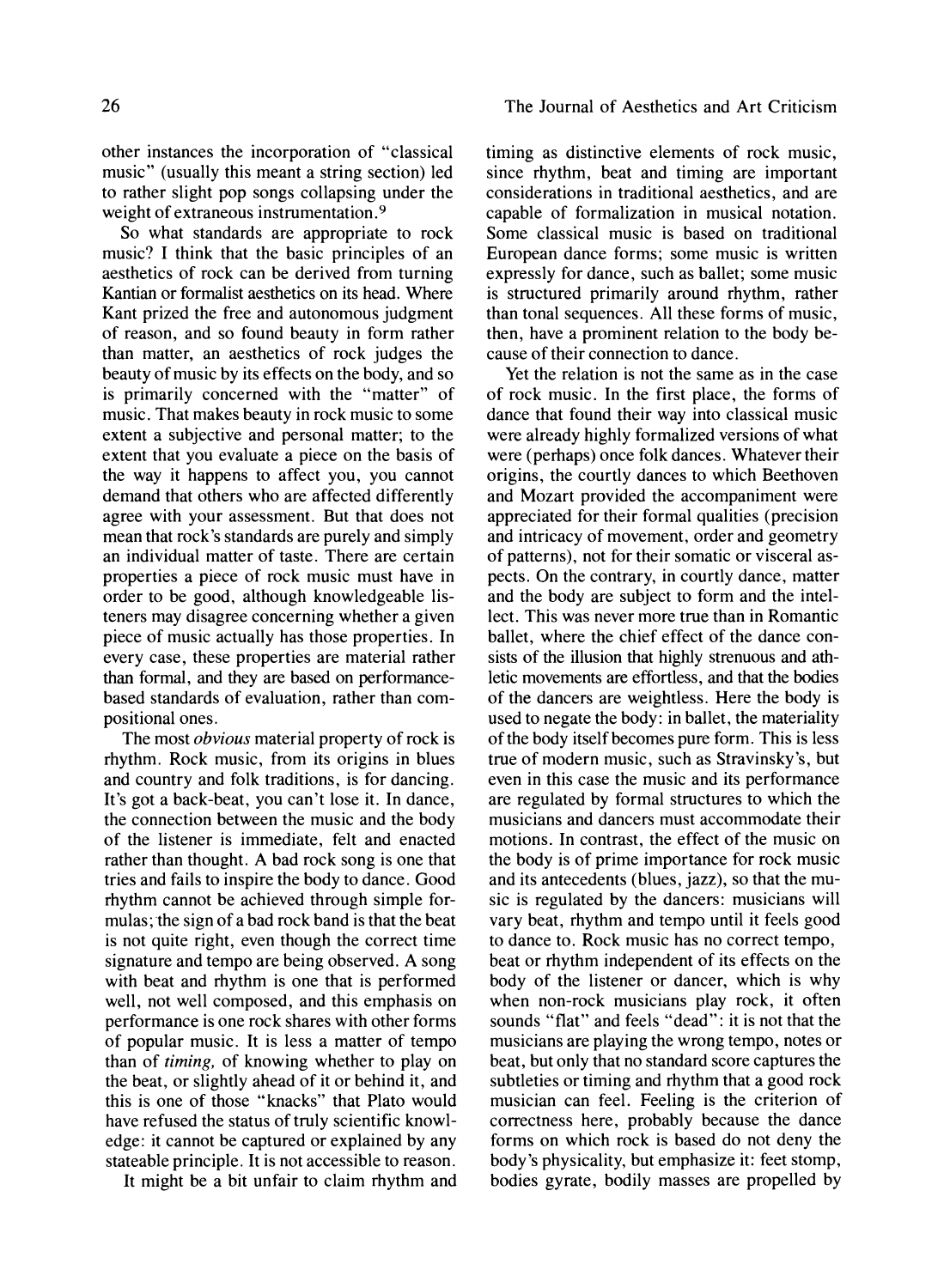**other instances the incorporation of "classical music" (usually this meant a string section) led to rather slight pop songs collapsing under the weight of extraneous instrumentation.9** 

**So what standards are appropriate to rock music? I think that the basic principles of an aesthetics of rock can be derived from turning Kantian or formalist aesthetics on its head. Where Kant prized the free and autonomous judgment of reason, and so found beauty in form rather than matter, an aesthetics of rock judges the beauty of music by its effects on the body, and so is primarily concerned with the "matter" of music. That makes beauty in rock music to some extent a subjective and personal matter; to the extent that you evaluate a piece on the basis of the way it happens to affect you, you cannot demand that others who are affected differently agree with your assessment. But that does not mean that rock's standards are purely and simply an individual matter of taste. There are certain properties a piece of rock music must have in order to be good, although knowledgeable listeners may disagree concerning whether a given piece of music actually has those properties. In every case, these properties are material rather than formal, and they are based on performancebased standards of evaluation, rather than compositional ones.** 

**The most obvious material property of rock is rhythm. Rock music, from its origins in blues and country and folk traditions, is for dancing. It's got a back-beat, you can't lose it. In dance, the connection between the music and the body of the listener is immediate, felt and enacted rather than thought. A bad rock song is one that tries and fails to inspire the body to dance. Good rhythm cannot be achieved through simple formulas; the sign of a bad rock band is that the beat is not quite right, even though the correct time signature and tempo are being observed. A song with beat and rhythm is one that is performed well, not well composed, and this emphasis on performance is one rock shares with other forms of popular music. It is less a matter of tempo than of timing, of knowing whether to play on the beat, or slightly ahead of it or behind it, and this is one of those "knacks" that Plato would have refused the status of truly scientific knowledge: it cannot be captured or explained by any stateable principle. It is not accessible to reason.** 

**It might be a bit unfair to claim rhythm and** 

**timing as distinctive elements of rock music, since rhythm, beat and timing are important considerations in traditional aesthetics, and are capable of formalization in musical notation. Some classical music is based on traditional European dance forms; some music is written expressly for dance, such as ballet; some music is structured primarily around rhythm, rather than tonal sequences. All these forms of music, then, have a prominent relation to the body because of their connection to dance.** 

**Yet the relation is not the same as in the case of rock music. In the first place, the forms of dance that found their way into classical music were already highly formalized versions of what were (perhaps) once folk dances. Whatever their origins, the courtly dances to which Beethoven and Mozart provided the accompaniment were appreciated for their formal qualities (precision and intricacy of movement, order and geometry of patterns), not for their somatic or visceral aspects. On the contrary, in courtly dance, matter and the body are subject to form and the intellect. This was never more true than in Romantic ballet, where the chief effect of the dance consists of the illusion that highly strenuous and athletic movements are effortless, and that the bodies of the dancers are weightless. Here the body is used to negate the body: in ballet, the materiality of the body itself becomes pure form. This is less true of modern music, such as Stravinsky's, but even in this case the music and its performance are regulated by formal structures to which the musicians and dancers must accommodate their motions. In contrast, the effect of the music on the body is of prime importance for rock music and its antecedents (blues, jazz), so that the music is regulated by the dancers: musicians will vary beat, rhythm and tempo until it feels good to dance to. Rock music has no correct tempo, beat or rhythm independent of its effects on the body of the listener or dancer, which is why when non-rock musicians play rock, it often sounds "flat" and feels "dead": it is not that the musicians are playing the wrong tempo, notes or beat, but only that no standard score captures the subtleties or timing and rhythm that a good rock musician can feel. Feeling is the criterion of correctness here, probably because the dance forms on which rock is based do not deny the body's physicality, but emphasize it: feet stomp, bodies gyrate, bodily masses are propelled by**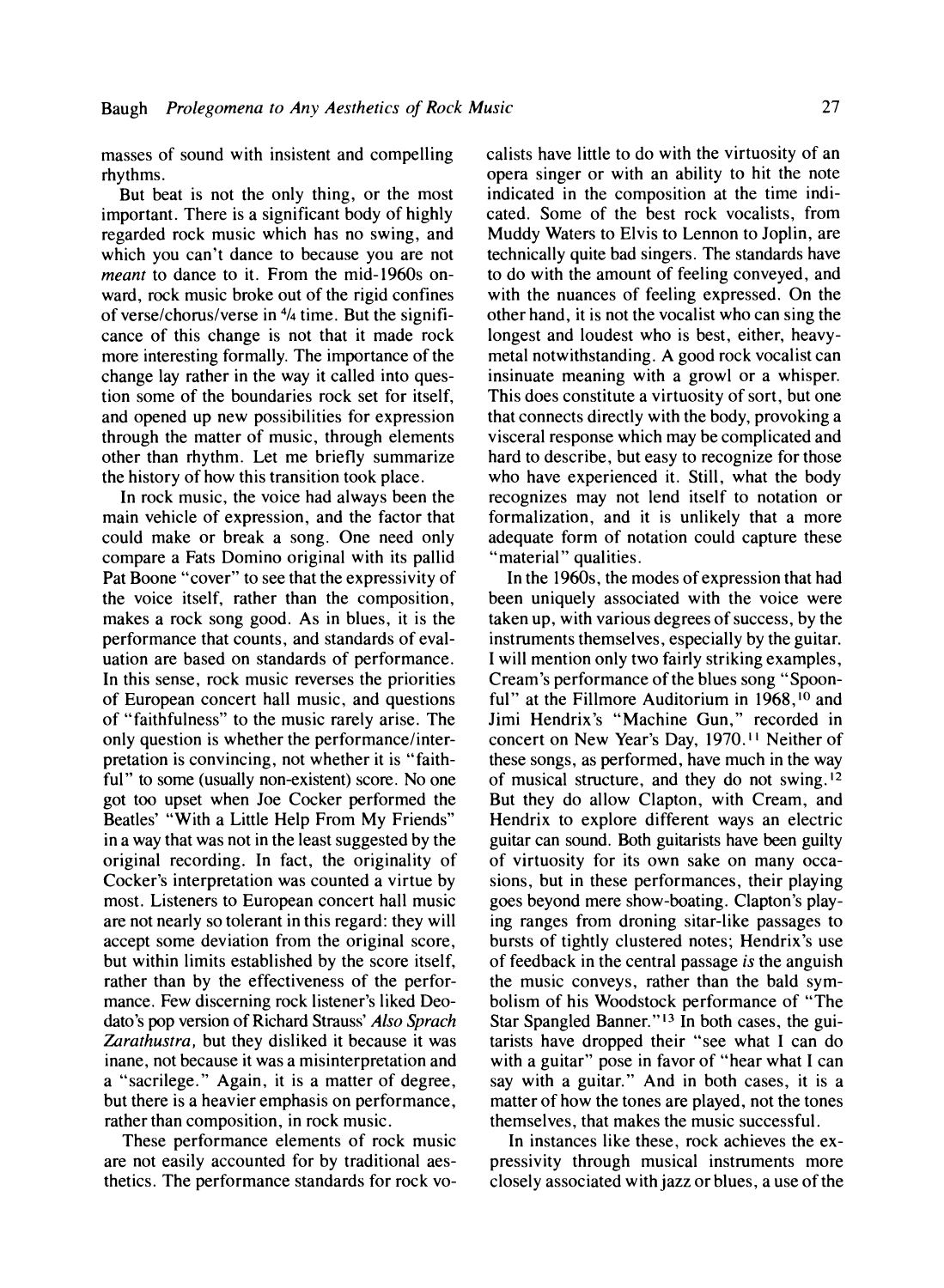**masses of sound with insistent and compelling rhythms.** 

**But beat is not the only thing, or the most important. There is a significant body of highly regarded rock music which has no swing, and which you can't dance to because you are not meant to dance to it. From the mid-1960s onward, rock music broke out of the rigid confines of verse/chorus/verse in 4/4 time. But the significance of this change is not that it made rock more interesting formally. The importance of the change lay rather in the way it called into question some of the boundaries rock set for itself, and opened up new possibilities for expression through the matter of music, through elements other than rhythm. Let me briefly summarize the history of how this transition took place.** 

**In rock music, the voice had always been the main vehicle of expression, and the factor that could make or break a song. One need only compare a Fats Domino original with its pallid Pat Boone "cover" to see that the expressivity of the voice itself, rather than the composition, makes a rock song good. As in blues, it is the performance that counts, and standards of evaluation are based on standards of performance. In this sense, rock music reverses the priorities of European concert hall music, and questions of "faithfulness" to the music rarely arise. The only question is whether the performance/interpretation is convincing, not whether it is "faithful" to some (usually non-existent) score. No one got too upset when Joe Cocker performed the Beatles' "With a Little Help From My Friends" in a way that was not in the least suggested by the original recording. In fact, the originality of Cocker's interpretation was counted a virtue by most. Listeners to European concert hall music are not nearly so tolerant in this regard: they will accept some deviation from the original score, but within limits established by the score itself, rather than by the effectiveness of the performance. Few discerning rock listener's liked Deodato's pop version of Richard Strauss' Also Sprach Zarathustra, but they disliked it because it was inane, not because it was a misinterpretation and a "sacrilege." Again, it is a matter of degree, but there is a heavier emphasis on performance, rather than composition, in rock music.** 

**These performance elements of rock music are not easily accounted for by traditional aesthetics. The performance standards for rock vo-** **calists have little to do with the virtuosity of an opera singer or with an ability to hit the note indicated in the composition at the time indicated. Some of the best rock vocalists, from Muddy Waters to Elvis to Lennon to Joplin, are technically quite bad singers. The standards have to do with the amount of feeling conveyed, and with the nuances of feeling expressed. On the other hand, it is not the vocalist who can sing the longest and loudest who is best, either, heavymetal notwithstanding. A good rock vocalist can insinuate meaning with a growl or a whisper. This does constitute a virtuosity of sort, but one that connects directly with the body, provoking a visceral response which may be complicated and hard to describe, but easy to recognize for those who have experienced it. Still, what the body recognizes may not lend itself to notation or formalization, and it is unlikely that a more adequate form of notation could capture these "material" qualities.** 

**In the 1960s, the modes of expression that had been uniquely associated with the voice were taken up, with various degrees of success, by the instruments themselves, especially by the guitar. I will mention only two fairly striking examples, Cream's performance of the blues song "Spoonful" at the Fillmore Auditorium in 1968,10 and Jimi Hendrix's "Machine Gun," recorded in concert on New Year's Day, 1970.11 Neither of these songs, as performed, have much in the way of musical structure, and they do not swing.'2 But they do allow Clapton, with Cream, and Hendrix to explore different ways an electric guitar can sound. Both guitarists have been guilty of virtuosity for its own sake on many occasions, but in these performances, their playing goes beyond mere show-boating. Clapton's playing ranges from droning sitar-like passages to bursts of tightly clustered notes; Hendrix's use of feedback in the central passage is the anguish the music conveys, rather than the bald symbolism of his Woodstock performance of "The Star Spangled Banner."13 In both cases, the guitarists have dropped their "see what I can do with a guitar" pose in favor of "hear what I can say with a guitar." And in both cases, it is a matter of how the tones are played, not the tones themselves, that makes the music successful.** 

**In instances like these, rock achieves the expressivity through musical instruments more closely associated with jazz or blues, a use of the**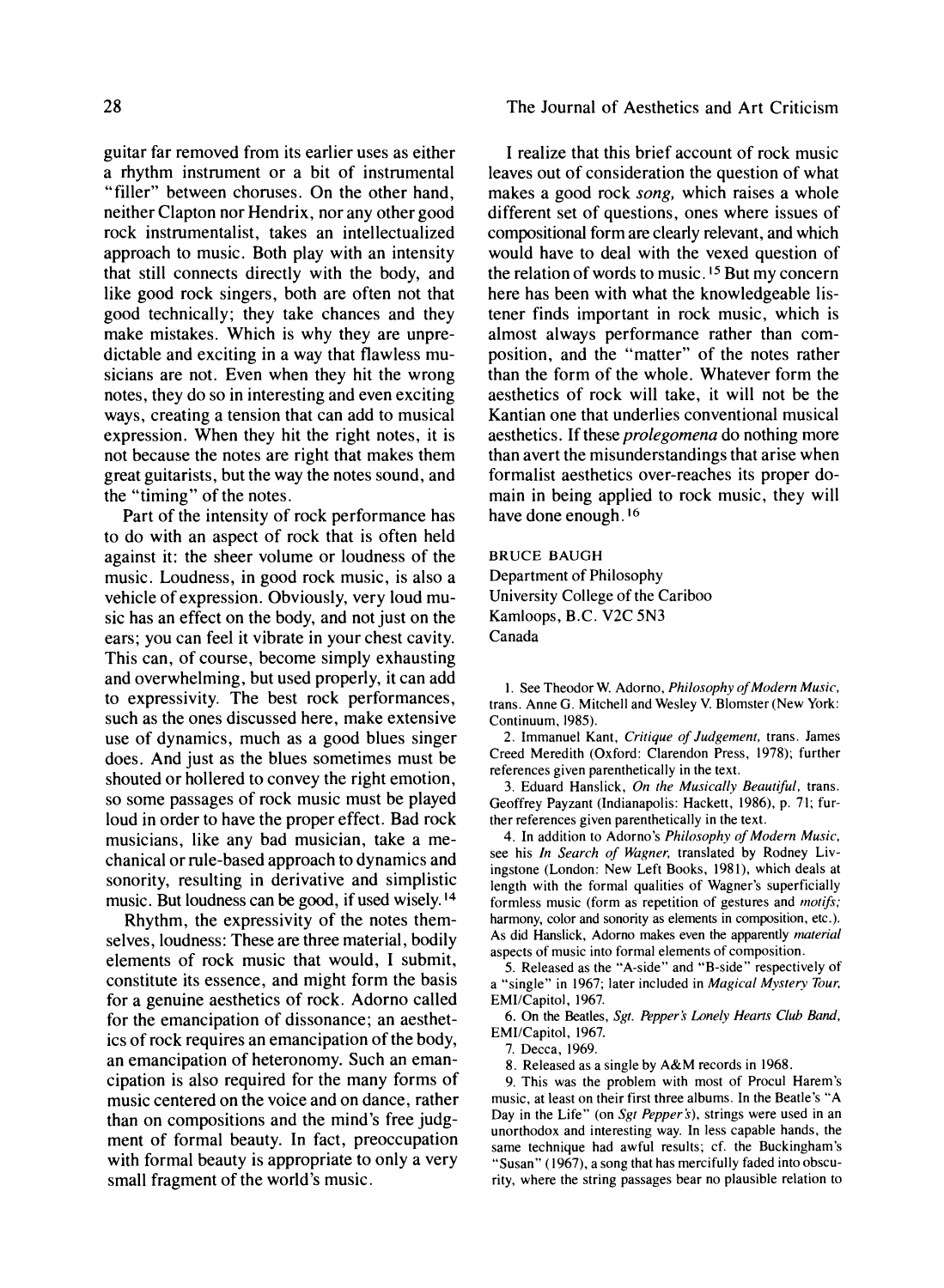**guitar far removed from its earlier uses as either a rhythm instrument or a bit of instrumental "filler" between choruses. On the other hand, neither Clapton nor Hendrix, nor any other good rock instrumentalist, takes an intellectualized approach to music. Both play with an intensity that still connects directly with the body, and like good rock singers, both are often not that good technically; they take chances and they make mistakes. Which is why they are unpredictable and exciting in a way that flawless musicians are not. Even when they hit the wrong notes, they do so in interesting and even exciting ways, creating a tension that can add to musical expression. When they hit the right notes, it is not because the notes are right that makes them great guitarists, but the way the notes sound, and the "timing" of the notes.** 

**Part of the intensity of rock performance has to do with an aspect of rock that is often held against it: the sheer volume or loudness of the music. Loudness, in good rock music, is also a vehicle of expression. Obviously, very loud music has an effect on the body, and not just on the ears; you can feel it vibrate in your chest cavity. This can, of course, become simply exhausting and overwhelming, but used properly, it can add to expressivity. The best rock performances, such as the ones discussed here, make extensive use of dynamics, much as a good blues singer does. And just as the blues sometimes must be shouted or hollered to convey the right emotion, so some passages of rock music must be played loud in order to have the proper effect. Bad rock musicians, like any bad musician, take a mechanical or rule-based approach to dynamics and sonority, resulting in derivative and simplistic music. But loudness can be good, if used wisely.14** 

**Rhythm, the expressivity of the notes themselves, loudness: These are three material, bodily elements of rock music that would, I submit, constitute its essence, and might form the basis for a genuine aesthetics of rock. Adorno called for the emancipation of dissonance; an aesthetics of rock requires an emancipation of the body, an emancipation of heteronomy. Such an emancipation is also required for the many forms of music centered on the voice and on dance, rather than on compositions and the mind's free judgment of formal beauty. In fact, preoccupation with formal beauty is appropriate to only a very small fragment of the world's music.** 

## **The Journal of Aesthetics and Art Criticism**

**I realize that this brief account of rock music leaves out of consideration the question of what makes a good rock song, which raises a whole different set of questions, ones where issues of compositional form are clearly relevant, and which would have to deal with the vexed question of the relation of words to music.'15 But my concern here has been with what the knowledgeable listener finds important in rock music, which is almost always performance rather than composition, and the "matter" of the notes rather than the form of the whole. Whatever form the aesthetics of rock will take, it will not be the Kantian one that underlies conventional musical**  aesthetics. If these *prolegomena* do nothing more **than avert the misunderstandings that arise when formalist aesthetics over-reaches its proper domain in being applied to rock music, they will have done enough.'16** 

**BRUCE BAUGH** 

**Department of Philosophy University College of the Cariboo Kamloops, B.C. V2C 5N3 Canada** 

**1. See TheodorW. Adorno, Philosophy of Modern Music, trans. Anne G. Mitchell and Wesley V. Blomster (New York: Continuum, 1985).** 

**2. Immanuel Kant, Critique of Judgement, trans. James Creed Meredith (Oxford: Clarendon Press, 1978); further references given parenthetically in the text.** 

**3. Eduard Hanslick, On the Musically Beautiful, trans. Geoffrey Payzant (Indianapolis: Hackett, 1986), p. 71; further references given parenthetically in the text.** 

**4. In addition to Adorno's Philosophy of Modern Music, see his In Search of Wagner, translated by Rodney Livingstone (London: New Left Books, 1981), which deals at length with the formal qualities of Wagner's superficially formless music (form as repetition of gestures and motifs; harmony, color and sonority as elements in composition, etc.). As did Hanslick, Adorno makes even the apparently material aspects of music into formal elements of composition.** 

**5. Released as the "A-side" and "B-side" respectively of a "single" in 1967; later included in Magical Mystery Tour, EMI/Capitol, 1967.** 

**6. On the Beatles, Sgt. Pepper s Lonely Hearts Club Band, EMI/Capitol, 1967.** 

**7. Decca, 1969.** 

**8. Released as a single by A&M records in 1968.** 

**9. This was the problem with most of Procul Harem's music, at least on their first three albums. In the Beatle's "A**  Day in the Life" (on Sgt Pepper's), strings were used in an **unorthodox and interesting way. In less capable hands, the same technique had awful results; cf. the Buckingham's "Susan" (1967), a song that has mercifully faded into obscurity, where the string passages bear no plausible relation to**